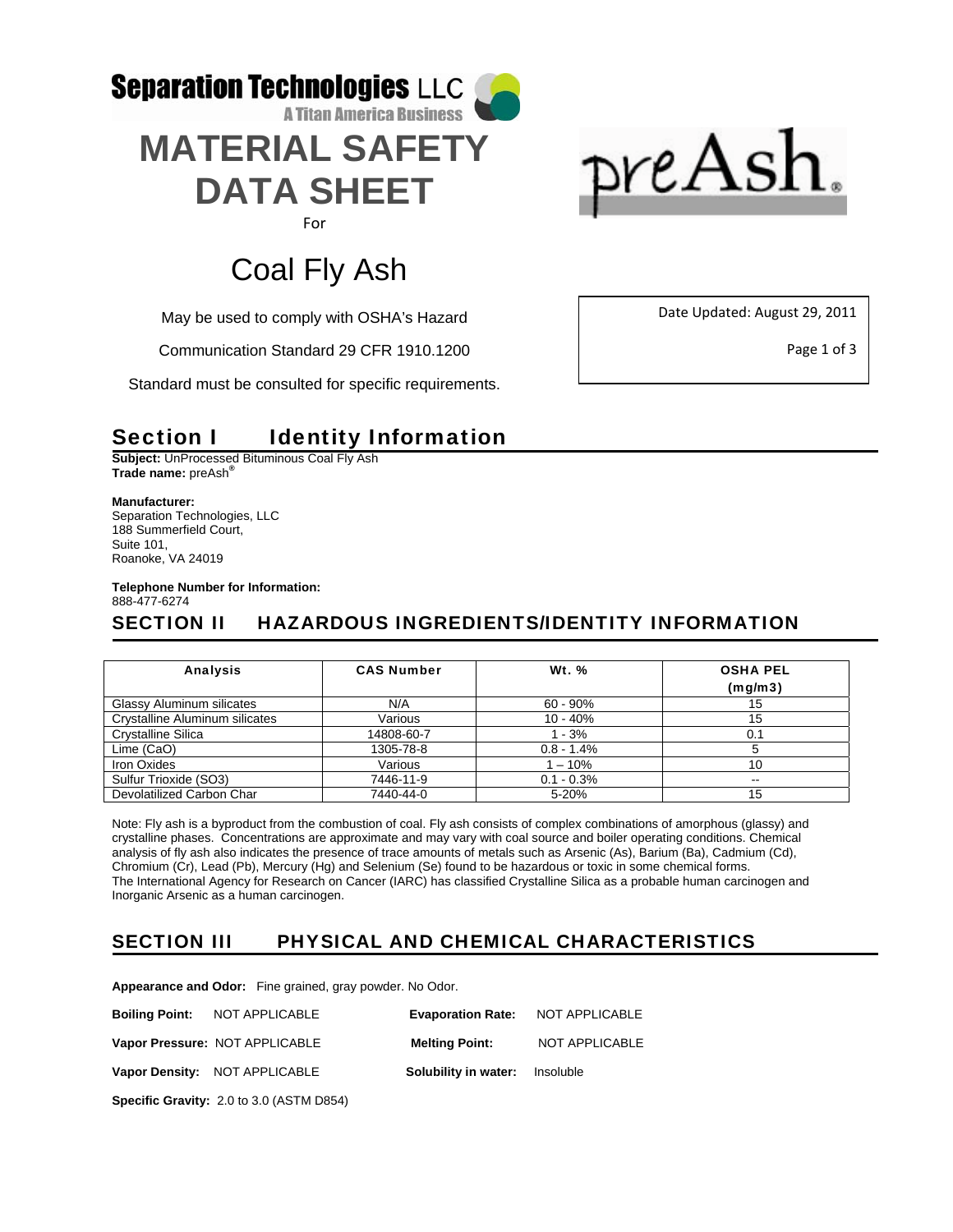# **MATERIAL SAFETY DATA SHEET**

 *for* Coal Fly Ash

#### SECTION IV FIRE AND EXPLOSION HAZARD DATA

**Flammability Limits:** NOT APPLICABLE

**Fire and Explosion Hazard:** None

**Fire Fighting Procedures:** Coal ash is the final product of combustion: therefore, unusual hazards are not expected in a fire.

**Flash Point:** NOT APPLICABLE

### SECTION V REACTIVITY DATA

**Stability:** Stable, will not polymerize. Stable under normal conditions of storage and handling.

**Conditions to avoid:** None

**Incompatibility:** None

**Hazardous Decomposition or By-Products:** None Reported

## SECTION VI HEALTH HAZARD INFORMATION

#### **Exposure Route:**

- -- Inhalation
- -- Skin Contact
- -- Eye Contact

**Ingestion:** No information on the short term effects from ingestion in humans available. No observed effects in mice that ingest up to 1 % coal fly ash in drinking water (Roy et. al. 1981).

**Mutations:** No information on mutagenicity in humans was found.

**Birth Defects and Effects on Reproduction:** No information on reproductive effects in humans was found.

**Other Health Effects:** Inhaled crystalline silica may cause pulmonary damage, resulting in silicosis. Silicosis is defined as a degenerative fibrotic lung disease. It has been determined that the pulmonary defense system of mice was significantly affected by coal fly ash (Aranyl and Bradof, 1981).

**Note:** The International Agency for Research on Cancer (IARC) has classified crystalline silica as a probable human carcinogen.

**Medical Conditions:** No information was reported on medical conditions that may be aggravated by exposure to coal fly ash. However, emphysema and bronchitis frequently occur in cases of silicosis (Merchant et al. 1981)

#### **Emergency and First Aid Procedures:**

**Inhalation:** Move person to fresh air. Clear nasal passage and discourage affected individual from sniffing. If person is not breathing, contact emergency medical services and initiate basic life support.

**Skin:** Brush away ash particles. To avoid possible irritation, wash contaminated skin immediately with soap and water. Remove any contaminated clothing and rewash skin if necessary. If skin irritation results, obtain medical attention.

**Eyes:** Immediately flush the eyes for at least 15 minutes at an eyewash station. Use an appropriate flush solution or water while holding the eyelids open. Do not rub. Seek medical attention as soon as possible.